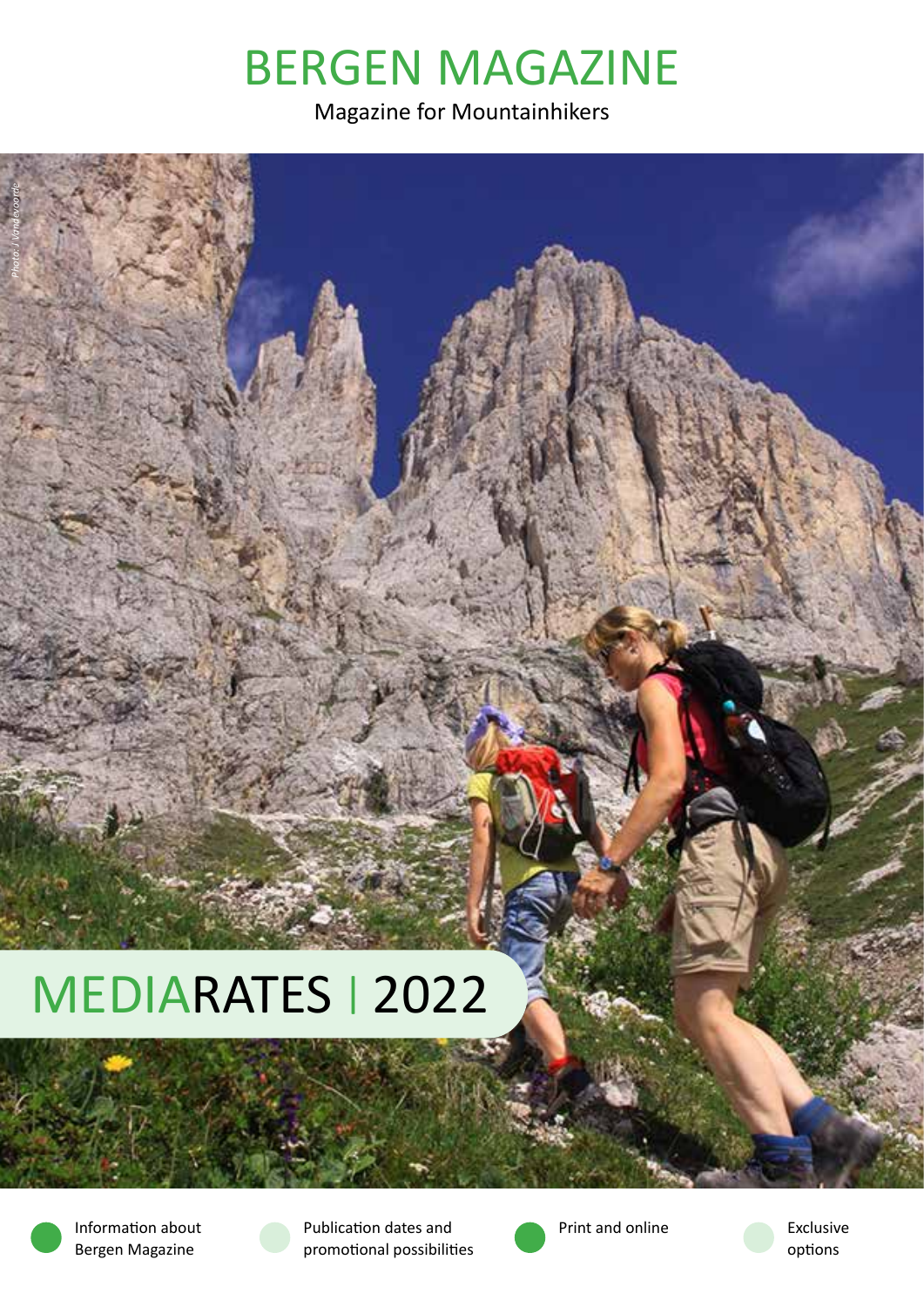### BERGEN MAGAZINE

Bergen Magazine, a leading glossy magazine on mountain recreation and sports, offers up to date information, news and background on mountain area's in Europe and the rest of the world.

The magazine is published 5x per year and offers a lot of practical information about travelling to and in the mountains, hikingarea's, and things to see in mountainarea's. Each issue we publish information about outdoorproducts.

The circulation of Bergen Magazine is 16.500 copies, each issue is read by multiple readers, **per issue 33.000 mountainhikers.** Bergen Magazine is distributed in the Netherlands and Flanders.

### WWW.BERGWIJZER.NL

Visitors find the latest news and indept articles about mountainsports and hikingdestinations. Also the latest outdoorproducts, a lot of tips about the best hiking routes, photography, safety and maintenance of products and gear and more.

There is a lot of interaction with the visitors, with blogs, social media and a lot of contests, like the famous Bergwijzer photocontest, which always is organized with a partner. Bergwijzer.nl has **80.000 unique visitors per month.**

### NEWSLETTER

The Bergwijzer e-mailnewletter has 10.500 subscribers and is send twice per month. It contains the latest news and articles of Bergwijzer.nl, information of our partners and advertorials and contests of all kind. A couple of times per year we send a special e-zine dedicated to one subject or mountainregion.

### OUR READERS

- Aaverage age: between 30 and 65.
- 80% received higher education (university or similar).
- 50% is very interested in nature, culture and history and photography.
- 80% of our readers visits the mountains multiple times per year.
- 50% go on holidays with their children between 6 and 16 years.
- Most favorite countries are: Austria, Switzerland, France, Norway and Italy.



Ecuador, Peru & Chili De geheimen van de Andes

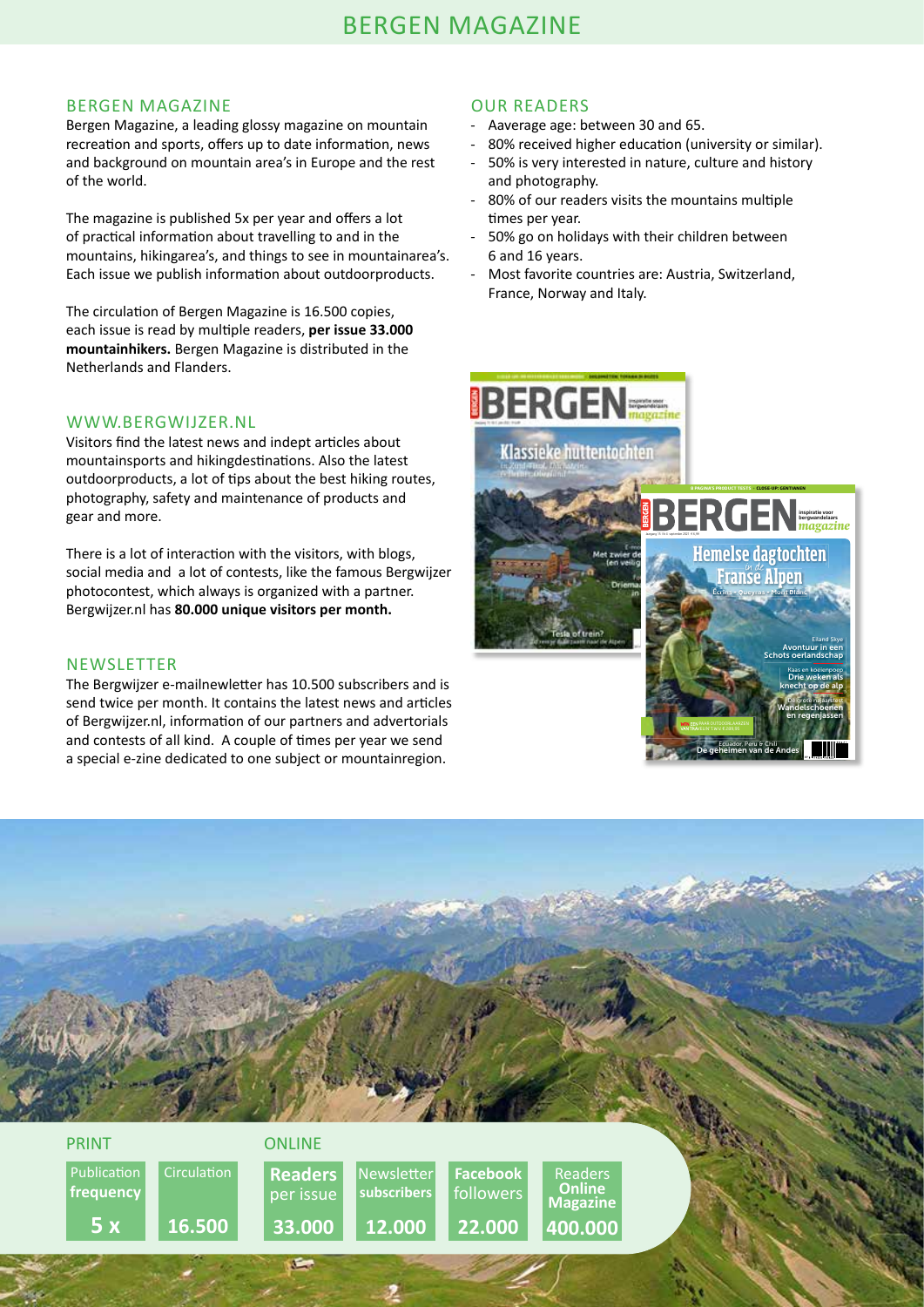## BERGEN MAGAZINE MEDIARATES 2022

**Chiefeditor** Jonathan Vandevoorde **Publicationfrequency** 5 x per year<br>**Subscription** € 33,49 per **Subscription** € 33,49 per year<br>**Circulation** 16.500 copies

**Publishinghouse** Uitgeverij Virtùmedia **Circulation** 16.500 copies

### ADVERTISEMENTS (ALL SIZES IN MM: WIDTH X HEIGHT)

| Size               | $w \times h$ in mm  | Rates*     |
|--------------------|---------------------|------------|
| $1/1$ page         | 215 x 280 **        | € 995,-    |
| 1/2 page landscape | 190 x 125,3         | € 595, $-$ |
| 1/2 page portrait  | $92,5 \times 255,6$ | € 595,-    |
| 1/4 page landscape | 92,5 x 125,3        | € 345, $-$ |
| 1/8 page landscape | $92,5 \times 60$    | € 195,-    |
|                    |                     |            |

\* All prices VAT excluded. \*\* please allow 5 mm for clean cut.

### EXTRA POSSIBLITIES

| Coverpage 2 and 3:                   | $+25%$ |
|--------------------------------------|--------|
| Coverpage 4:                         | +50%   |
| Inserts and advertorials on request. |        |

### PUBLICATIONDATES 2022

| Issue         | Streetdate   | Reservationdate |
|---------------|--------------|-----------------|
|               | 25 February  | 27 January      |
| $\mathcal{P}$ | 22 April     | 21 March        |
|               | 17 June      | 12 May          |
|               | 09 September | 11 August       |
|               | 09 December  | 10 November     |

### SUBMISSION GUIDELINES

Deliveryformats: Certified PDF 300 dpi true scale (JPEG, TIFF, EPS) Full-colour ads in CMYK. Do not include Crop Marks. Embed fonts or transfer into lettercontours. All ads need to be delivered print-ready. Ads can be submitted via e-mail to: **traffic@virtumedia.nl** 

### **CONTACT**

*Klaartje Grol* **T** 0031 (0) 30 - 3072248

**E** kgrol@virtumedia.nl

*Bert de Vries*  **T** +31 (0) 30 - 6913312 **E** bdevries@virtumedia.nl

*Bergen Magazine is issued by publishing company Virtùmedia.* **www.virtumedia.nl Click here for our Terms & Conditions**

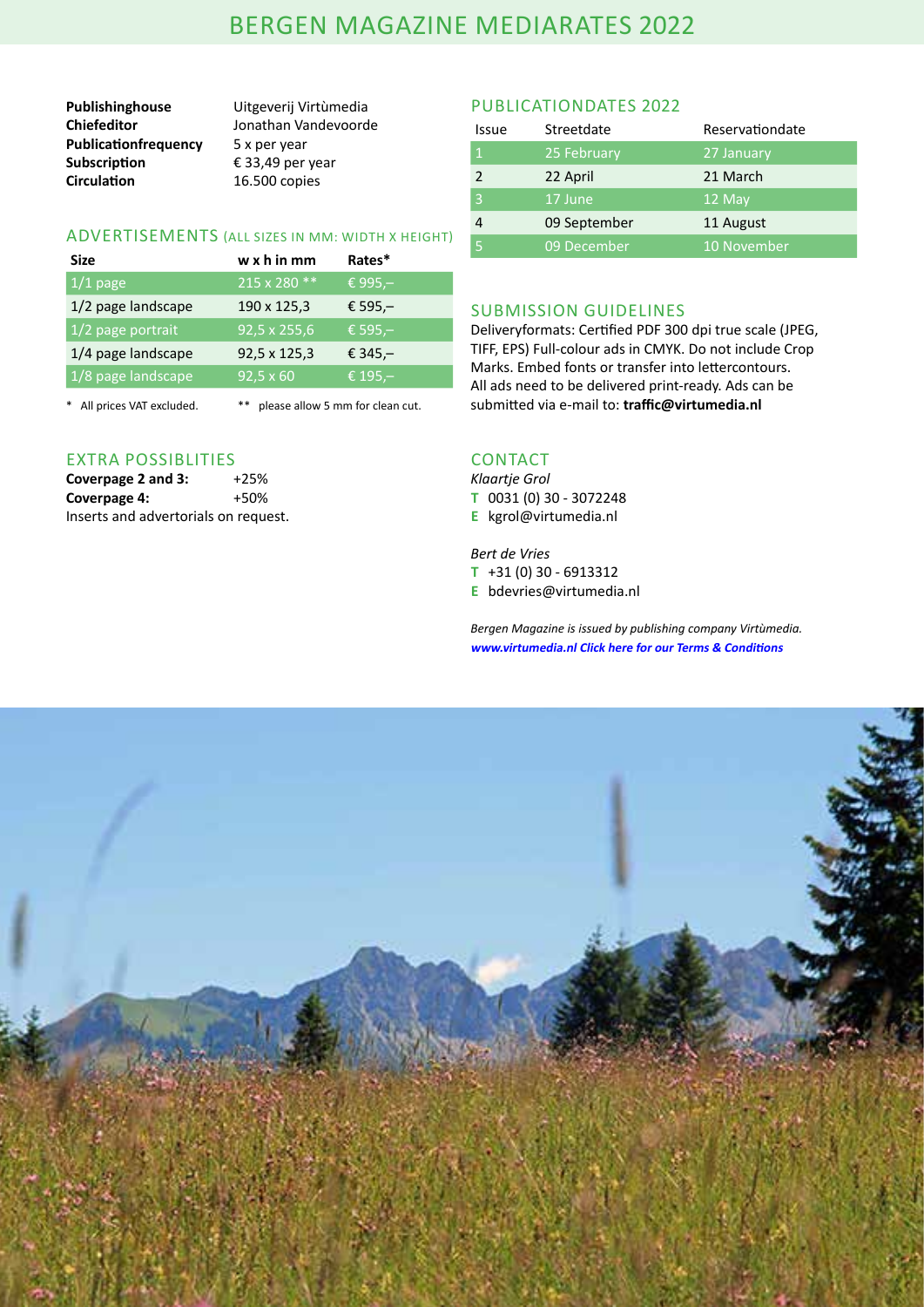### BRANDSPECIAL

All mountaineers, including the hikers, need a solid equipment before heading into the mountains. However, what is it exactly that you need and, just as important, which brand? In the Bergen Magazine Brandspecial we offer brands the possibility to present themselves. The Brandspecial is published as a printmagazine and online magazine.

### PRINT MAGAZINE

Circulation **30.000 copies** *(distribution readers Bergen Magazine and Dutch and Flemmish outdoorstores)* 

### ONLINE MAGAZINE

**400.000 mountainhikers & outdoorsporters** *(distribution via online Bergen magazine network and facebookcampaign)*

The Brandspecial is published in june: **1/1 page in print and online:** € 1250,– *(VAT excluded)*

### BERGEN ONLINE MAGAZINE 'MOUNTAINHIKING WITH THE KIDS'

In december we will publish an online version of Bergen Magazine about 'mountainhiking with the kids'. Where to go? What to do? And what to wear?

Reach Bergen Online Magazine: 250.000 mountainhikers Distribution to online network Bergen Magazine and Facebookcampaign.

**Price 1 article:** € 795,– *(VAT excluded)*